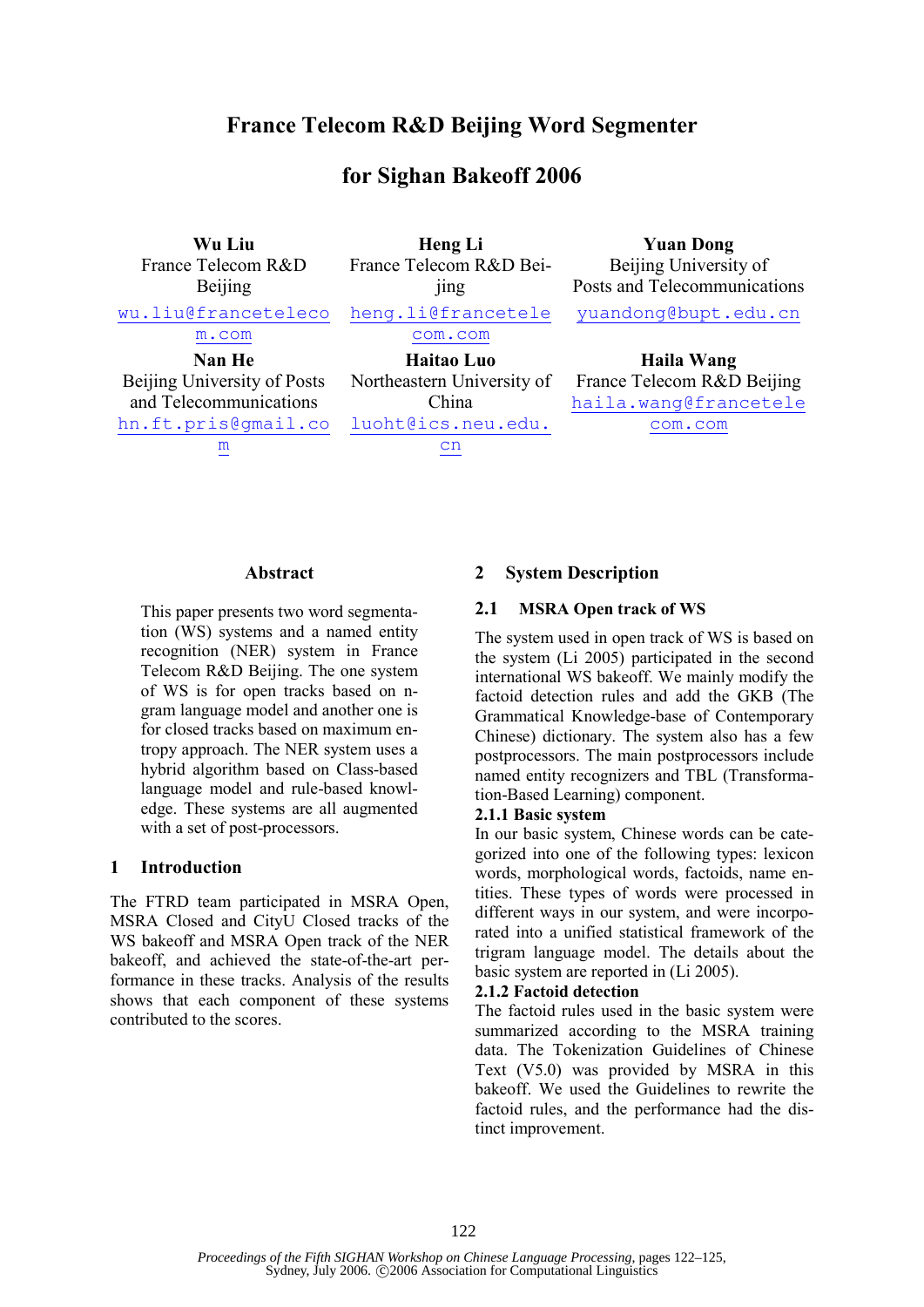### 2.1.3 Named entity identification

The named entity recognizer is the one participated in the NER bakeoff, as shown in figure 1. In the section 2.3, we will describe in detail.

### 2.2 System Used in Close tracks

The system used in closed tracks of WS is based on maximum entropy approach. The system also has a few postprocessors. The main postprocessors include combining the separated words and TBL component.

### 2.2.1 Basic system

The basic system is similar to (Ng and Low, 2004). We used the Tsujii laboratory maximum entropy package v2.0 (http://www-tsujii.is.s.utokyo.ac.jp/~tsuruoka/maxent/) to train our models. For CityU closed track, the basic features are the same as (Ng and Low, 2004). For MSRA closed track, we used two sets of basic features. The one is similar to (Ng and Low, 2004) and we change the window size of another one from 2 to 3, so we trained two models for MSRA closed track and submitted two results.

### 2.2.2 Post processing

Firstly, we extracted one lexicon from each training data. For MSRA closed track, the postprocessor only combined the words which appeared in the lexicon but were separated in the test result. For CityU closed track, we firstly used the factoid tool provided by the open system of WS to combine the separated factoid words, and then we used the lexicon to combine the separated words, at last the TBL was applied to the test result.

## 2.3 MSRA Open track of NER

The system used a hybrid algorithm which can combine a class-based statistical model (Gao 2004) with various types of rule-based knowledge very well. All the words were categorized into three types: Lexicon words (LWs), Factoid words (FTs), Named Entity (NEs). Accordingly, three main components were included to identify each kind of named entities: basic word candidates, NE combination and Viterbi search, as shown in Figure 1.



Figure 1 FTRD NE Recognizer

The recognizer was applied to open track of WS and we used it to participate in the MSRA open track of NER. The system also had a TBL postprocessor.

## 2.4 TBL

In our system, the open source toolkit fnTBL (http://nlp.cs.jhu.edu/~rflorian/fntbl/index.html) is chosen. Coping with word segmentation task, we utilized a method called "LMR" tagging which was the same as (Nianwen Xue and Libin Shen 2003). Two rule template sets were used in our system. The complicated one had 40 templates, which covered various kinds of words position and tag position occurrence, i.e., considering contextual information of words and tags. For example, rule "pos\_0 word\_0 word\_1 word  $2 \Rightarrow$  pos" could generate rules containing information about current word, current word's tag, the next word and the word after next. The other rule template neglected tag information, it took only contextual word information into account. For an instance, "word\_0 word\_1 word\_2  $\Rightarrow$  pos". The task of WS applied the two rule template sets, and the task of NER only applied the complicated one. In the Section 3, we will compare the two rule template sets.

# 3 Evaluation

## 3.1 Open tracks

## 3.1.1 MSRA Open track of WS

In this open track, we used one lexicon of 294,382 entries, which included the entries of 42,430 MDWs (Morphological Derived Words) generated from the GKB dictionary, 12,487 PNs, 22,907 LNs and 29,032 ONs, 10,414 fourcharacter idioms, plus the word lists generated from the training data provided by the second international Chinese Word Segmentation bakeoff and 80114 GKB words. We also used the training data provided by the last bakeoff for training our trigram word-based language model.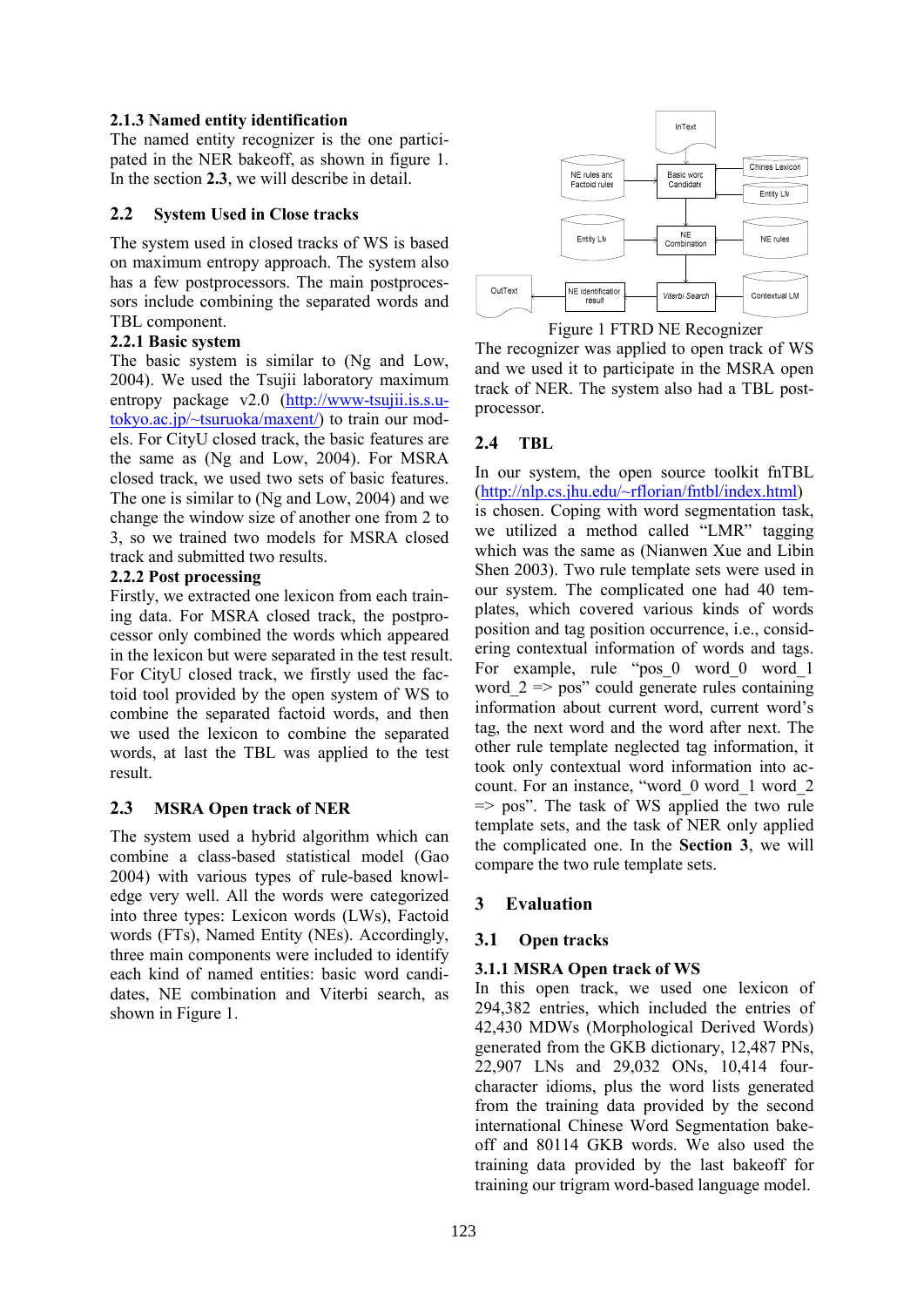Table 1 presents the results of this track. For comparison, we also include in the table (Row 1) the results of basic system. From Row 2 to Row 11, it shows the relative contribution of each component and resource to the overall word segmentation performance. The second column shows the recall, the third column the precision, and the fourth column F-score. The last two columns present the recall of the OOV words and the recall of IV words, respectively.

| $(\%)$                         | R     | P     | F     | $R_{o\underline{ov}}$ | $R_{iv}$ |
|--------------------------------|-------|-------|-------|-----------------------|----------|
| 1.basic<br>system              | 0.971 | 0.958 | 0.964 | 0.590                 | 0.984    |
| $2.1 + new$<br>factoid         | 0.966 | 0.958 | 0.962 | 0.642                 | 0.978    |
| $3.1 + GK$<br><b>B</b> lexicon | 0.975 | 0.966 | 0.971 | 0.716                 | 0.984    |
| $4.3 + new$<br>factoid         | 0.971 | 0.967 | 0.969 | 0.768                 | 0.978    |
| 5.<br>$4 + NE$                 | 0.971 | 0.973 | 0.972 | 0.838                 | 0.975    |
| 6.<br>$5+TBL$                  | 0.977 | 0.976 | 0.977 | 0.840                 | 0.982    |
| $7.5+new$<br><b>TBL</b>        | 0.980 | 0.978 | 0.979 | 0.839                 | 0.985    |
| 8.<br>$4+TBL$                  | 0.977 | 0.970 | 0.974 | 0.769                 | 0.984    |
| $9.4 + new$<br><b>TBL</b>      | 0.980 | 0.971 | 0.975 | 0.769                 | 0.987    |
| 10.<br>$8 + NE$                | 0.977 | 0.976 | 0.977 | 0.840                 | 0.982    |
| 11.<br>$9 + NE$                | 0.979 | 0.978 | 0.979 | 0.841                 | 0.984    |

Table1: Our system results on Open tracks From Table 1 we can find that, in Row 1, the basic system participated in the last bakeoff already achieves quite good recall, but the recall of OOV is not very good because it cannot correctly identify unknown words that are not in the lexicon such as factoids and name entities (especially the nested named entity) and new words (except factoids, named entities and words abstracted from training data). In Row 2, we only rewrite the factoid rules according to the MSRA Guidelines, and the recall of OOV improves significantly while the recall of IV falls slightly. It shows that the factoid detection affects the recall of IV. As shown in Table 1, the GKB lexicon has made significant and persistent progress in all performance because the GKB lexicon is refined and the words are conformed to the MSRA standard. We also find that the NE postprocessor can improve the recall of OOV but affects slightly the recall of IV in all experiments. It shows that our named entity recognition has make improvement compared with that of last year. As shown in Table 1, TBL has made slightly but persistent progress in all steps it applies to. After TBL adaptation OOV recall stays almost unchanged, for the rules are derived from training corpus, and no OOV words would meet the condition of applying them in theory, but IV recall improves, which compensates the loss of IV recall caused by NE post-process and the factoid detection. It is interesting comparing the performance of two TBL template sets, the first template set is simple and the threshold for generating rules is 3 by default (called TBL in Table 1), and the second is more complicated with a "0" threshold (called New TBL in Table 1). The number of rules generated is 1061 and 12135 respectively. Our experiments demonstrate that more precise rule template set with low threshold always leads to better performance, for they could cover more situations, although a simple rule template set with high threshold does better in OOV word recognition.

### 3.1.2 MSRA Open track of NER

In the track, we used People's Daily 2000 corpus (Yu, 2003) for building our lexicon and training our model.

 Considering that organization names are irregular in their forms compared with person names and location names, and there are many abbreviations and anaphora, TBL adaptation may degrade the performance of organization, we submitted two results, as shown in Table 2. 1+TBL1 means that TBL only adapt person and location results of basic system, the organization performance of basic system and 1+TBL1 would be identical. 1+TBL2 means TBL adapt all three types of NE. For comparison, we list (Column 2) the results of basic system. The Row 2 to Row 13 shows the recall, the precision, and the Fscore of PN, LN, ON and total.

| 50000001111, 2111, 0111 |             |         |          |          |  |  |  |
|-------------------------|-------------|---------|----------|----------|--|--|--|
| $\%$                    |             | 1.basic | $1+TBL1$ | $1+TBL2$ |  |  |  |
| PN                      | R           | 87.28   | 91.43    | 91.74    |  |  |  |
|                         | P           | 90.63   | 92.56    | 92.77    |  |  |  |
|                         | F           | 88.92   | 91.99    | 92.25    |  |  |  |
| LN                      | R           | 80.18   | 87.39    | 89.74    |  |  |  |
|                         | P           | 81.68   | 87.51    | 89.77    |  |  |  |
|                         | F           | 80.92   | 87.45    | 89.76    |  |  |  |
| <b>ON</b>               | R           | 65.59   | 65.59    | 76.48    |  |  |  |
|                         | P           | 73.80   | 73.80    | 75.44    |  |  |  |
|                         | F           | 69.45   | 69.45    | 76.11    |  |  |  |
| Total                   | $\mathbf R$ | 79.31   | 83.99    | 87.53    |  |  |  |
|                         | P           | 82.98   | 86.45    | 87.67    |  |  |  |
|                         | F           | 81.10   | 85.20    | 87.60    |  |  |  |